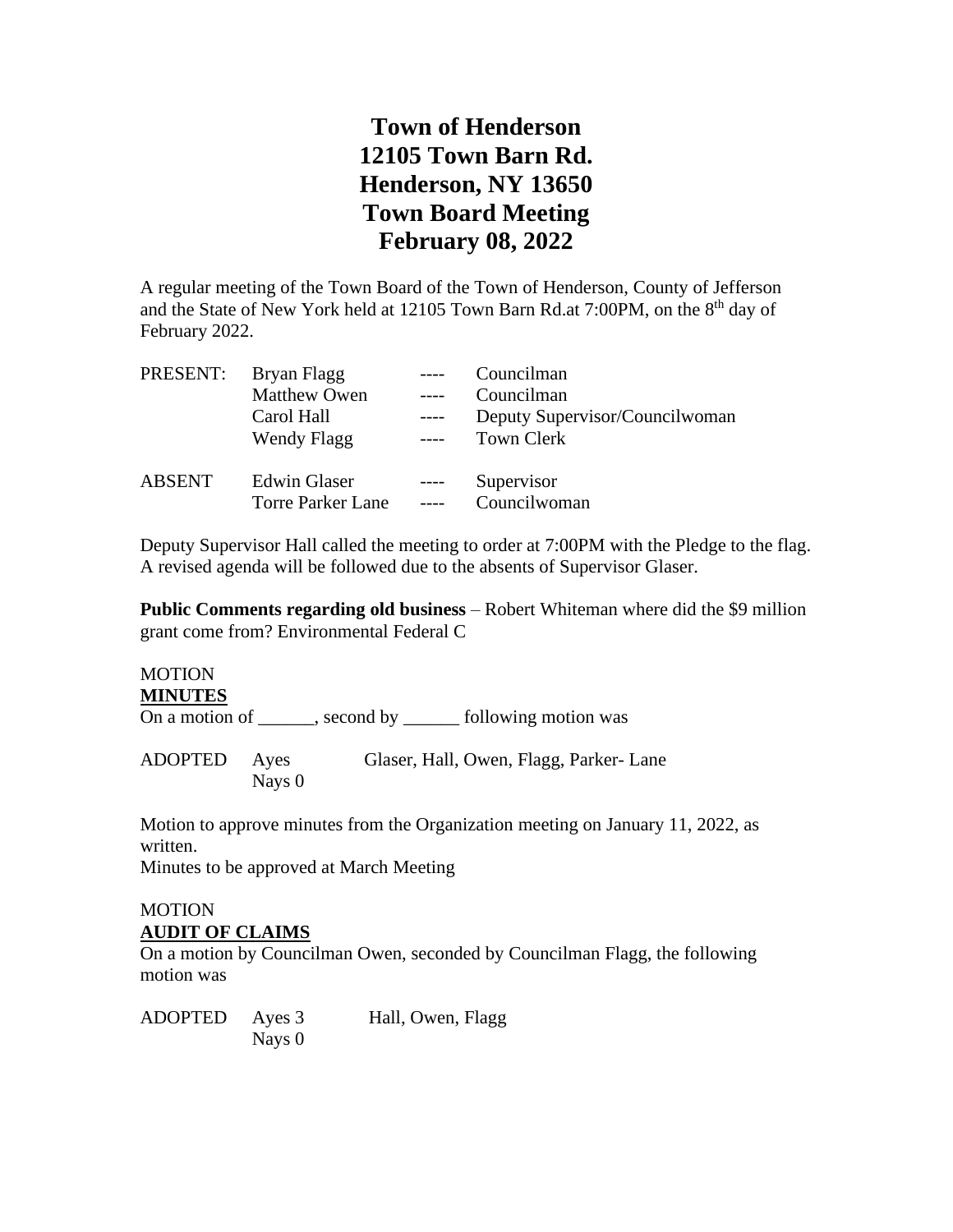Page 2 February 8, 2022

Resolved to authorize payment of abstract #1P include vouchers 00040 for a total amount of \$3,664.00 Page 2 February 8, 2022

## MOTION **AUDIT OF CLAIMS**

On a motion by Councilman Owen, seconded by Councilman Flagg, the following motion was

| ADOPTED Ayes 3 |        | Hall, Owen, Flagg |
|----------------|--------|-------------------|
|                | Nays 0 |                   |

Resolved to authorize payment of abstract #2 include vouchers #00041-00104 for a total amount of \$693,242.76.

### Summary by Payable Account

| Payable Acct                    | <b>Total Amount</b> |
|---------------------------------|---------------------|
| General                         | \$81,994.28         |
| Highway                         | \$156,709.26        |
| Water Dist. 1                   | \$3,814.72          |
| Water Dist. 2                   | \$3,814.71          |
| <b>Henderson Fire District</b>  | \$338,632.00        |
| Special Lighting Dist.          | \$566.08            |
| <b>Smithville Fire District</b> | \$76,634.03         |
| Trust & Agency                  | \$951.68            |
| <b>Water Capital Fund</b>       | \$30,126.00         |
|                                 |                     |

### MOTION

#### **SUPERVISOR REPORT**

On a motion by Councilman Owen, second by Councilman Flagg the following motion was

| ADOPTED Ayes 3 |          | Glaser, Hall, Owen |
|----------------|----------|--------------------|
|                | Nays $0$ |                    |

Motion to accept January Supervisor's report as presented by Supervisor Glaser.

Town Board members were provided with a copy of the monthly revenues and appropriations report.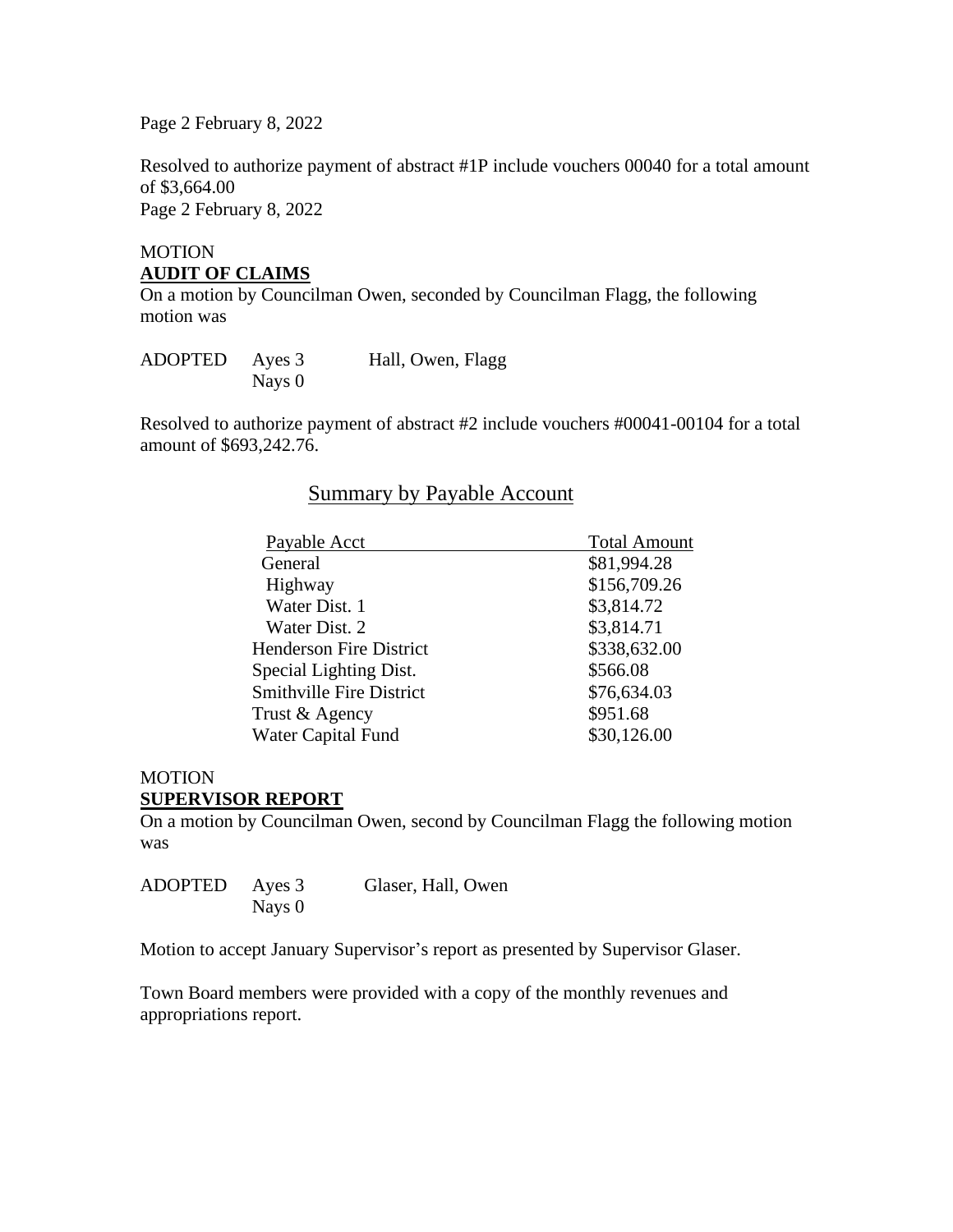Page 3 February 8, 2022

A proposed zoning change will be discussed at March Meeting for properties located west/northwest of County Route 152. Councilman Owen would like to have a better description of the properties and is concerned with process that should be followed for change.

Matthew Bettinger sent a letter of interest to the Recreation Commission to be on the commission. The commission spoke with Mr. Bettinger and believes he would be an asset to the Commission.

### **MOTION RECREATION** M**EMBER**

On a motion by Councilman Owen, second by Councilman Flagg the following motion was

| ADOPTED Ayes 3 |          | Glaser, Hall, Owen |  |
|----------------|----------|--------------------|--|
|                | Nays $0$ |                    |  |

Motion to accept the appointment of Matthew Bettinger to the Recreation Commission.

Board accepts the letter of resignation from Gregory Ingerson for March 30, 2022.

Fishing derby dates for Bucketmouth Bass Club on September  $17<sup>th</sup>$  and Clearwater Bass Club for September  $11<sup>th</sup>$  are approved as neither group needs launch closed average boats 12-15 boats.

Thank you from St Pauly read and accepted. Board doesn't feel we should accept funds from them anymore. We will look into how to do this.

Deputy Supervisor Hall will do audits for Town Clerk, Tax Collector and Justice Courts. Dates to be set up with all parties involved.

Items removed off agenda will be rescheduled for March meeting.

**PUBLIC COMMENTS:** Robert Whiteman complemented the Highway crew on the great job they are doing on the roads this winter. It is much appreciated. Letter from Gary Rhodes was reviewed by Town Board

No further business to discuss a motion by Councilwoman Hall second by Councilman Flagg the meeting was adjourned. Carried unanimously

Respectfully submitted, Wendy Flagg / Town Clerk/Collector